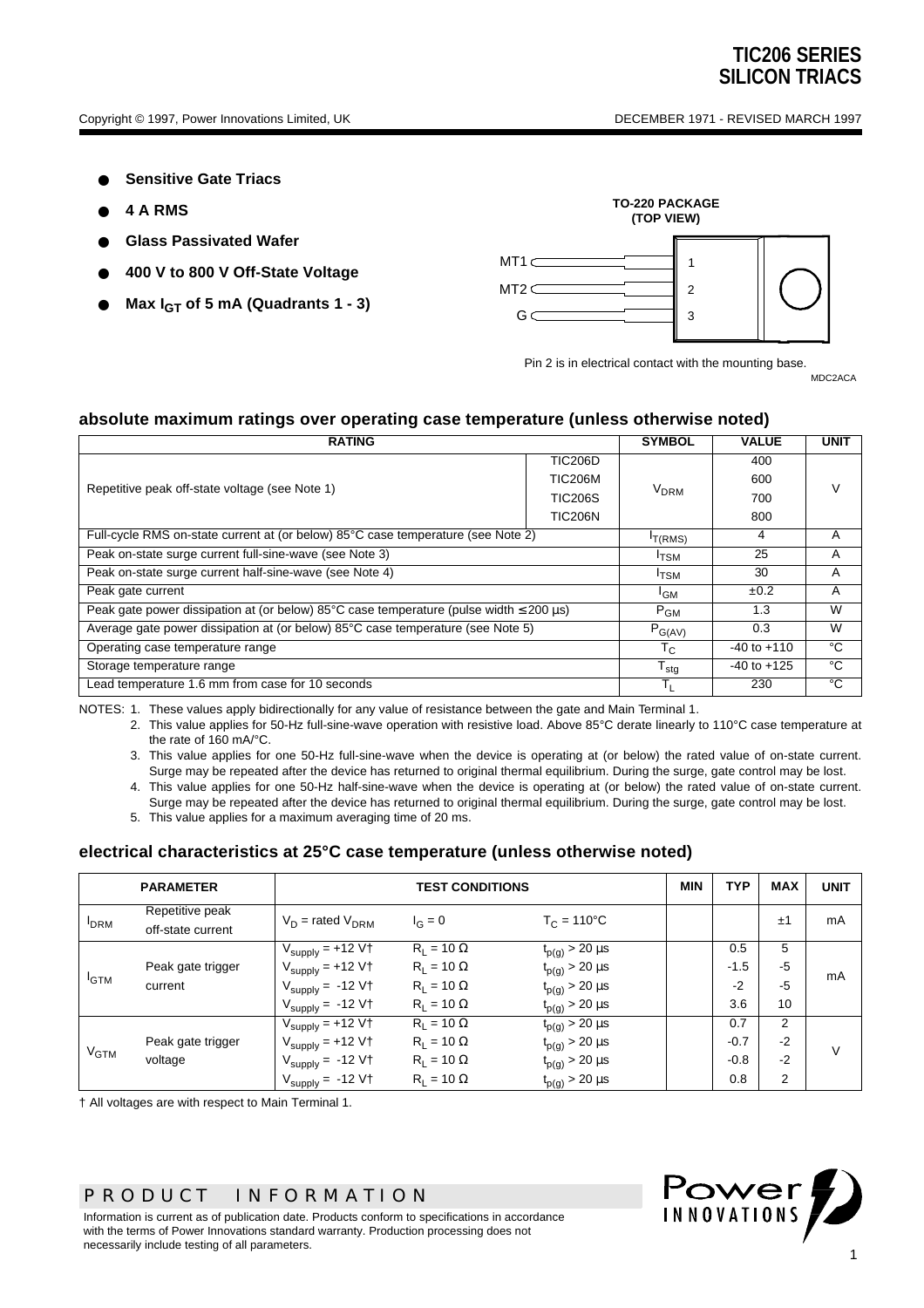#### DECEMBER 1971 - REVISED MARCH 1997

## **electrical characteristics at 25°C case temperature (unless otherwise noted) (continued)**

|                 | <b>PARAMETER</b>         | <b>TEST CONDITIONS</b>                         |                       |                                  | <b>MIN</b> | TYP  | <b>MAX</b> | <b>UNIT</b> |
|-----------------|--------------------------|------------------------------------------------|-----------------------|----------------------------------|------------|------|------------|-------------|
| V <sub>TM</sub> | Peak on-state voltage    | $I_{TM} = \pm 4.2 A$                           | $I_G = 50 \text{ mA}$ | (see Note 6)                     |            | ±1.3 | ±2.2       |             |
| Īн              | Holding current          | $V_{\text{supply}} = +12 V \uparrow$           | $I_G = 0$             | Init' $I_{TM}$ = 100 mA          |            | 2    | 15         | mA          |
|                 |                          | $V_{\text{supply}} = -12 \text{ V}$            | $I_G = 0$             | $Init' I_{TM} = -100 \text{ mA}$ |            | -4   | $-15$      |             |
| I <sub>L</sub>  | Latching current         | $V_{\text{supply}} = +12 \text{ V}$            | (see Note 7)          |                                  |            | 30   | mA         |             |
|                 |                          | $V_{\text{supply}} = -12 \text{ V}$            |                       |                                  |            |      | $-30$      |             |
| dv/dt           | Critical rate of rise of | $V_{DRM}$ = Rated $V_{DRM}$ $I_G = 0$          |                       | $T_C = 110^{\circ}C$             |            | ±50  |            | $V/\mu s$   |
|                 | off-state voltage        |                                                |                       |                                  |            |      |            |             |
| $dv/dt_{(c)}$   | Critical rise of         | $V_{DRM}$ = Rated $V_{DRM}$ $I_{TRM}$ = ±4.2 A |                       | $T_C = 85^{\circ}C$              | ±1         | ±1.3 | ±2.5       | $V/\mu s$   |
|                 | commutation voltage      |                                                |                       |                                  |            |      |            |             |

† All voltages are with respect to Main Terminal 1.

NOTES: 6. This parameter must be measured using pulse techniques,  ${\sf t_p}$  = ≤ 1 ms, duty cycle ≤ 2 %. Voltage-sensing contacts separate from the current carrying contacts are located within 3.2 mm from the device body.

7. The triacs are triggered by a 15-V (open circuit amplitude) pulse supplied by a generator with the following characteristics:

 $R$ <sub>G</sub> = 100 Ω, t<sub>p(g)</sub> = 20 μs, t<sub>r</sub> = ≤ 15 ns, f = 1 kHz.

## **thermal characteristics**

| <b>PARAMETER</b>          |                                         |  | <b>TVP</b> | <b>MAX</b> | <b>UNIT</b> |
|---------------------------|-----------------------------------------|--|------------|------------|-------------|
| RθJC                      | Junction to case thermal resistance     |  |            | ة. '       | °C/W        |
| D<br>$\kappa_{\theta}$ JA | Junction to free air thermal resistance |  |            | 62.5       | °C∕W        |

## **TYPICAL CHARACTERISTICS**



**GATE TRIGGER CURRENT**

## **GATE TRIGGER VOLTAGE vs**

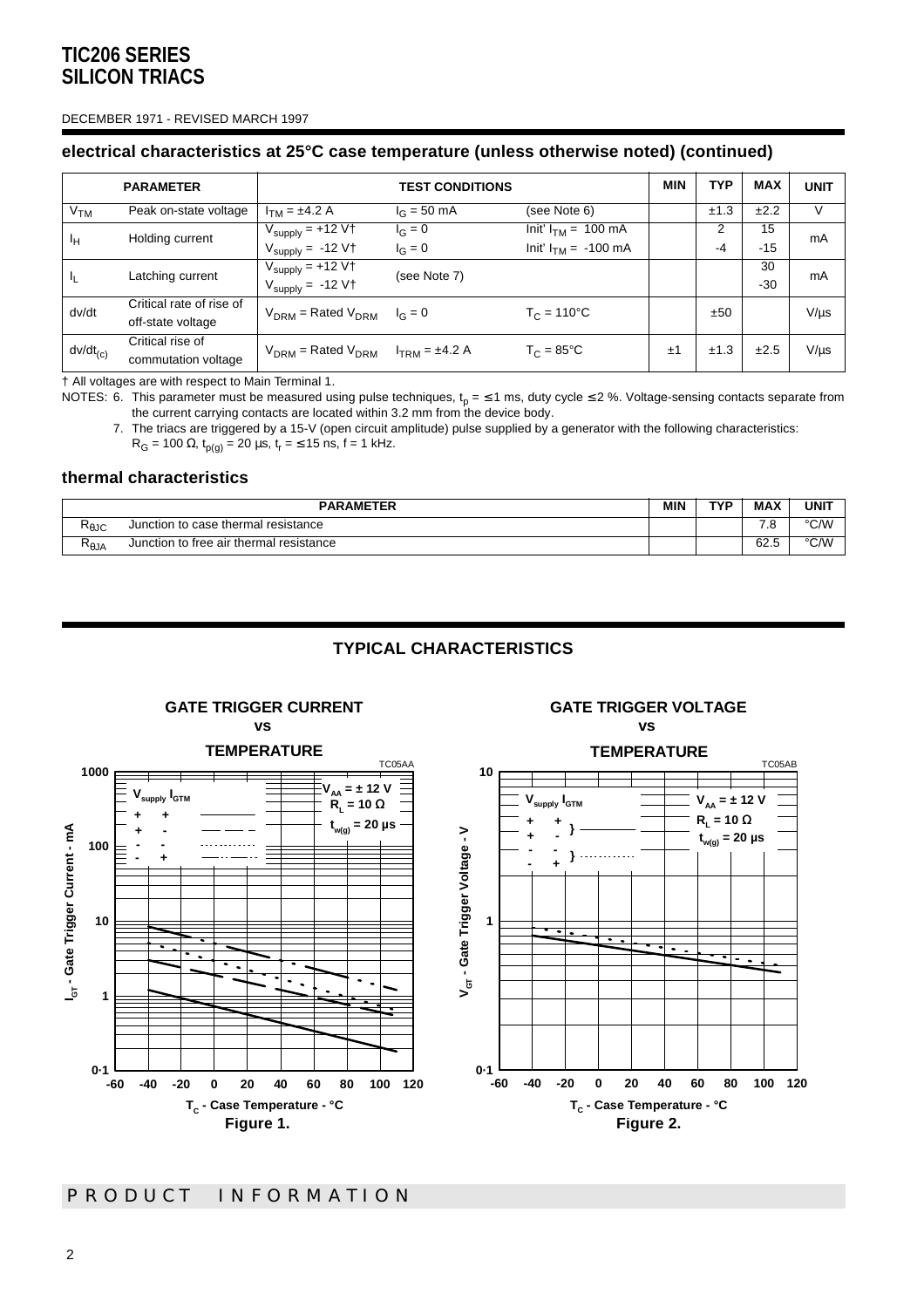DECEMBER 1971 - REVISED MARCH 1997

#### **HOLDING CURRENT GATE FORWARD VOLTAGE vs vs GATE FORWARD CURRENT CASE TEMPERATURE** TC05AD TC05AC **100 10 = ± 12 V**  $\pm$  $\color{red}+$ **VAA IG = 0 Gate Forward Voltage - V** ╥╥ **AInitiating I TM = 100 mA Holding Current - m 10 1** l.  $\overline{a}$ **= 0 IA 1 0·1 I<sup>H</sup> -Vsupply** ⋕ **VGF -** $T_c$  $= 25$ **+ - QUADRANT 1 0·1 0·01 -60 -40 -20 0 20 40 60 80 100 120 0·0001 0·001 0·01 0·1 1 TC - Case Temperature - °C IGF - Gate Forward Current - A** Figure 3. **Figure 4.**

## **TYPICAL CHARACTERISTICS**

**LATCHING CURRENT vs**



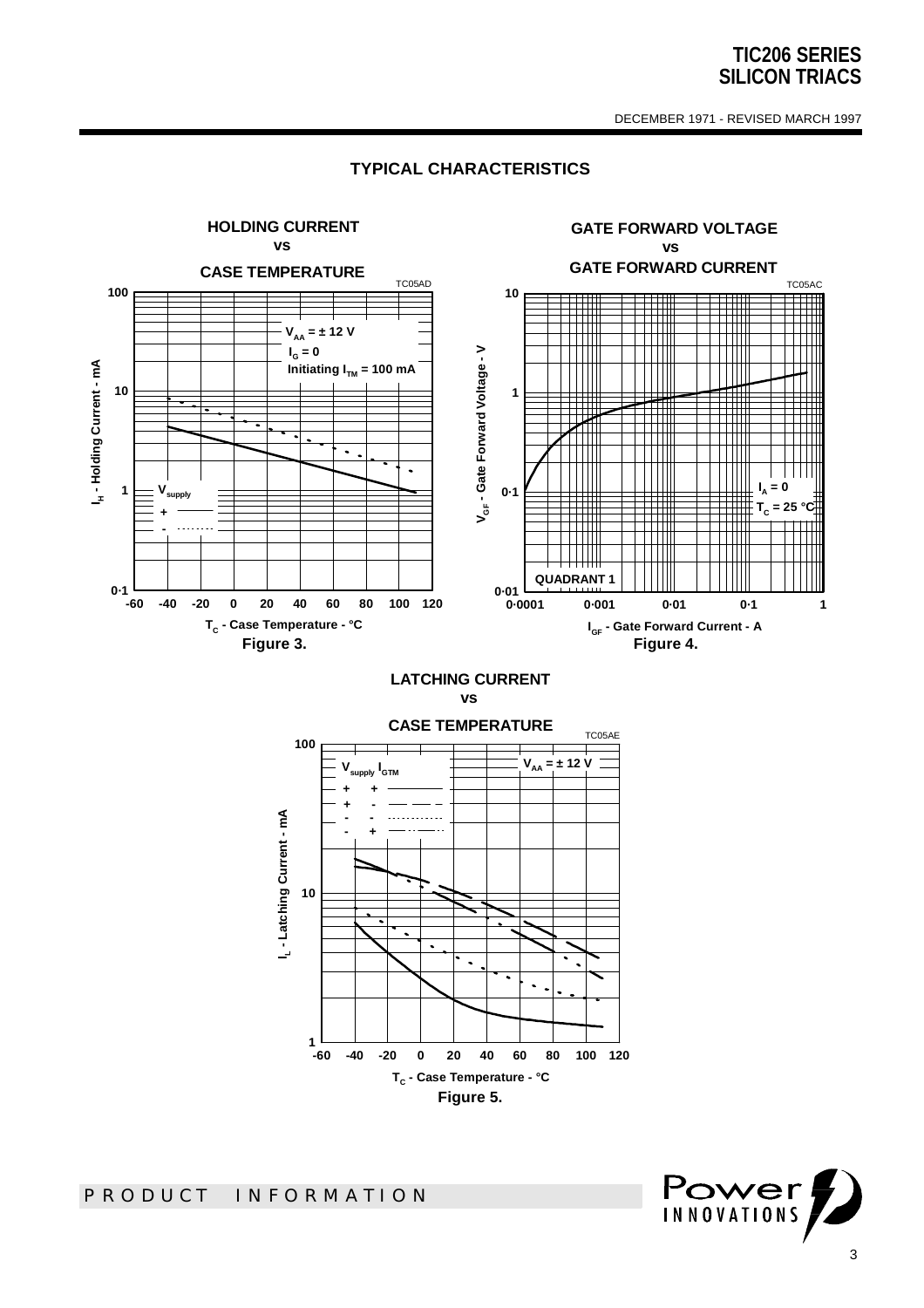#### DECEMBER 1971 - REVISED MARCH 1997

## **MECHANICAL DATA**

## **TO-220**

## **3-pin plastic flange-mount package**

This single-in-line package consists of a circuit mounted on a lead frame and encapsulated within a plastic compound. The compound will withstand soldering temperature with no deformation, and circuit performance characteristics will remain stable when operated in high humidity conditions. Leads require no additional cleaning or processing when used in soldered assembly.



B. Mounting tab corner profile according to package version.

C. Typical fixing hole centre stand off height according to package version.

Version 1, 18.0 mm. Version 2, 17.6 mm.